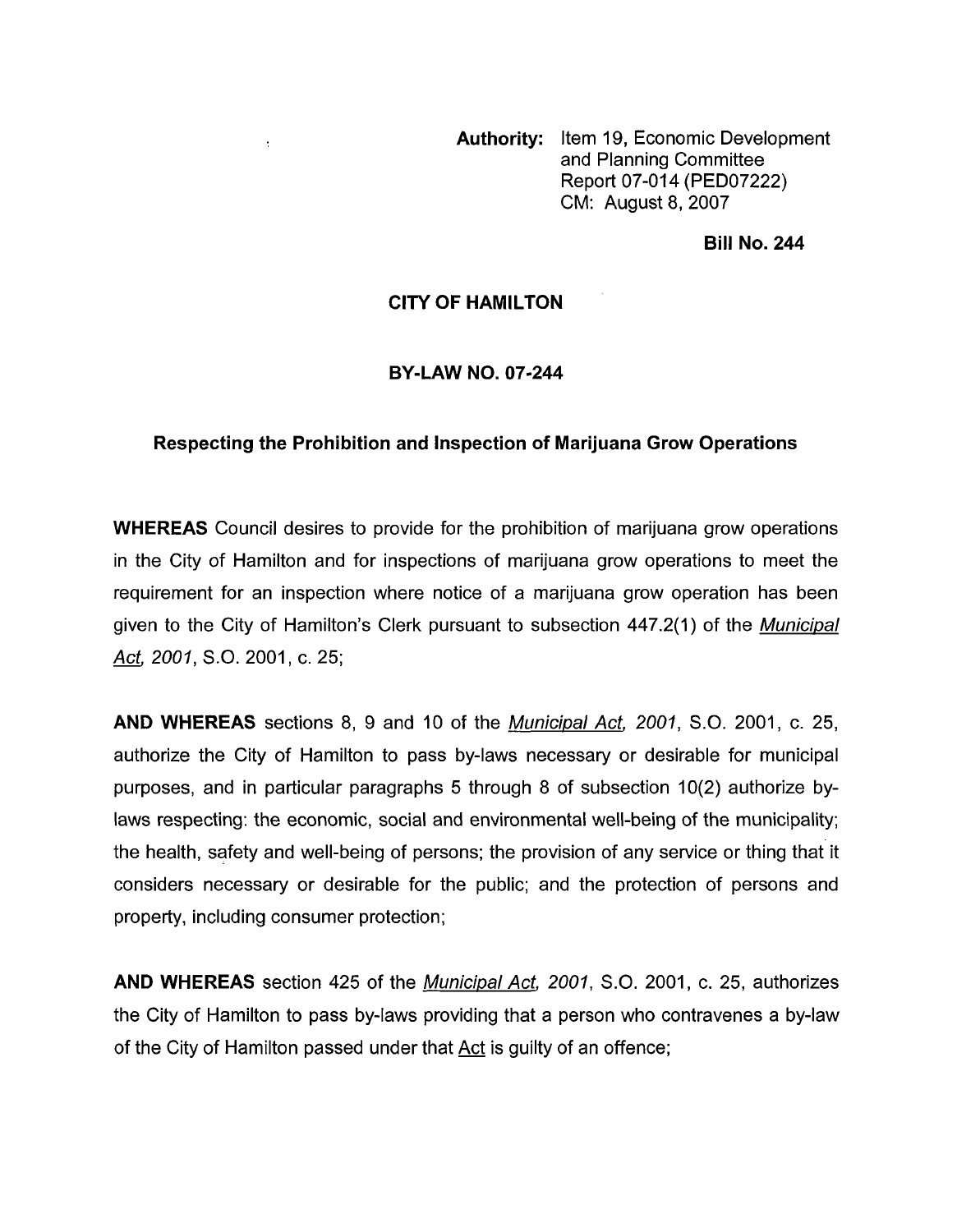**AND WHEREAS** the *Municipal Act, 2001, S.O.* 2001, c. 25, further authorizes the City of Hamilton, amongst other things, to delegate its authority, to impose fees or charges on persons for services or activities provided or done by or on behalf of it, to provide for inspections and inspection orders, and to make orders to discontinue activity or to do work;

**NOW THEREFORE** the Council of the City of Hamilton enacts as follows:

# **Definitions**

- $1<sub>1</sub>$ In this By-law:
- $(a)$ 'City" means the municipality of the City of Hamilton or the geographic area of the City of Hamilton, as the context requires;
- $(b)$ "Council" means the Council of the City of Hamilton;
- "Director" means the City's Director of Building Services or his or her  $(c)$ designate;
- $(d)$ "marijuana grow operation" means a property that contained a marijuana grow operation in respect of which the City's Clerk has been notified in writing by a police force pursuant to subsection 447.2(1) of the *Municipal Act, 2001;*
- $(e)$ "occupier" means:
	- (i) a person residing on or in a property or in possession of a property; or
	- (ii) a person entitled to the possession of the property if there is no other person residing on or in the property or in possession of a property;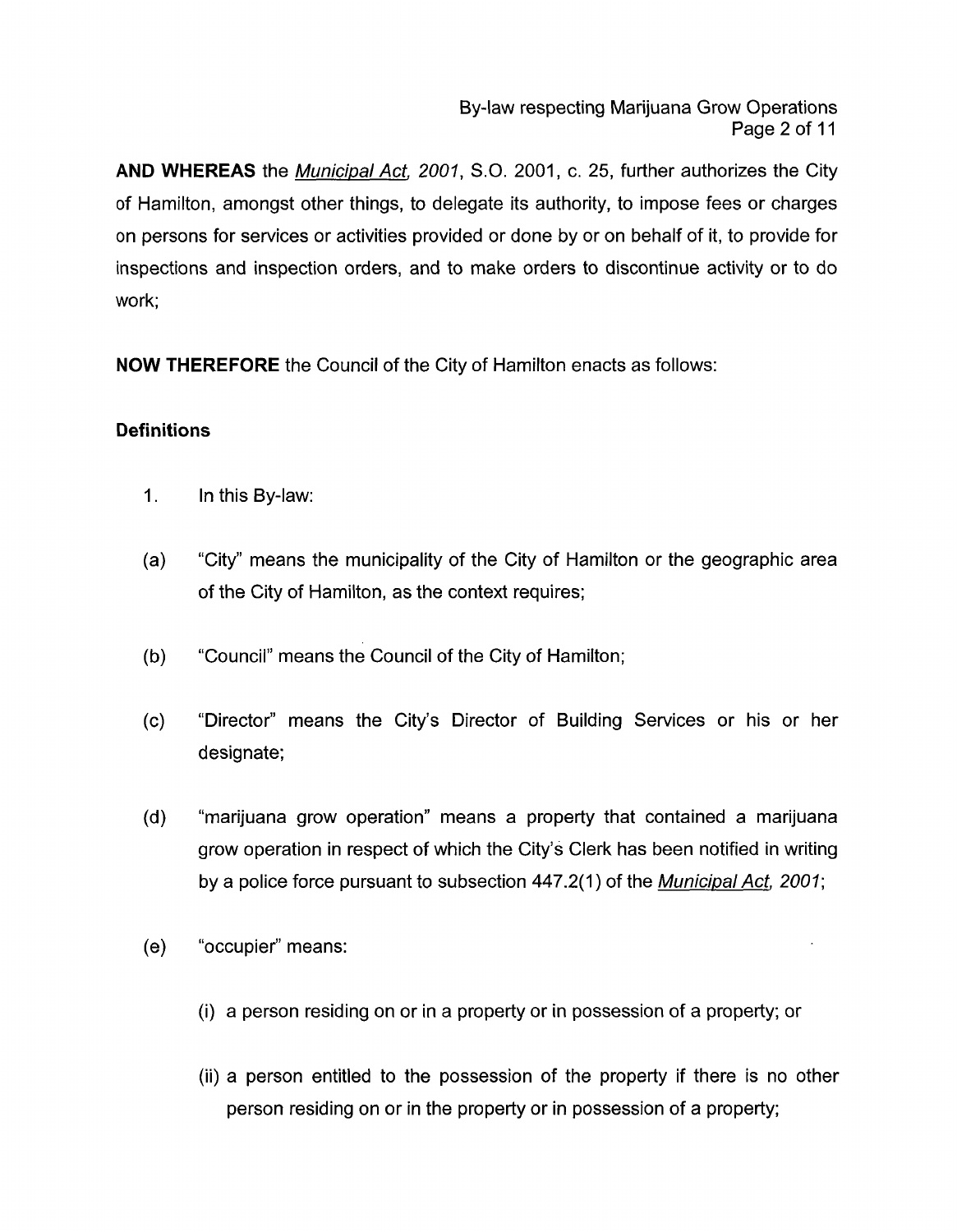- $(f)$ "Officer":
	- (i) means a Building Inspector, a Property Standards Officer, a Fire Prevention Officer, a Public Health Inspector, a Municipal Law Enforcement Officer appointed under any City by-law or any other person assigned or appointed by the Director to administer or enforce this By-law and includes a person employed by the City whose duties are to enforce this By-law; and
	- (ii) includes, for the purposes of exercising any power of entry under this By-law, a police officer;
- "owner" means a person who has a right, title, estate or interest in a property,  $(g)$ other than that of an occupier, and shall include the agent of any such person;
- "person" includes a natural person, an association, a corporation, a body  $(h)$ politic or a partnership whether acting by themselves or by a servant, agent or employee and the heirs, executors, administrators, successors and assigns or other legal representative of such person;
- $(i)$ "police force" means a municipal police force, the Ontario Provincial Police or the Royal Canadian Mounted Police; and
- "property" means land and any buildings appurtenant to such land.  $(i)$

## **Interpretation**

2. The headings and subheadings used in this By-law shall not form a part of it, but shall be deemed to be inserted for convenience of reference only.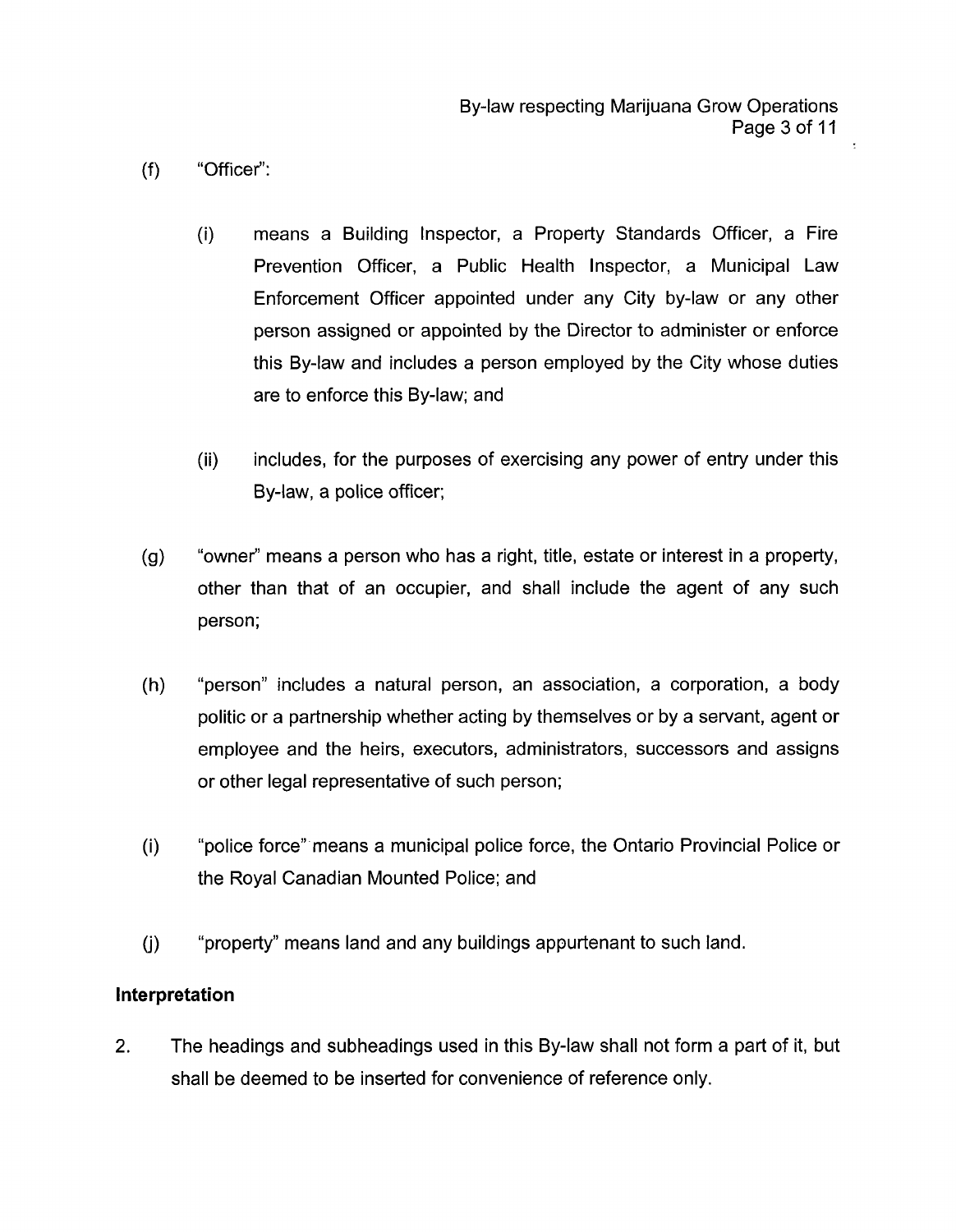By-law respecting Marijuana Grow Operations Page **4** of 11

- **3.** The requirements of this By-law are in addition to any requirements contained in any other applicable by-laws of the City or applicable provincial or federal statutes or regulations.
- **4.** Unless the context otherwise requires, words imparting the singular number shall include the plural, and words imparting the masculine gender shall include the feminine, and further, the converse of the foregoing also applies where the context requires.

### **Prohibitions and Duties**

- **5.** No person, owner or occupier shall permit a property to contain a marijuana grow operation.
- 6. Every owner or occupier of a property that contained a marijuana grow operation shall:
	- (a) remove all equipment or material used in the marijuana grow operation and eliminate any alteration resulting from or damage caused by the marijuana grow operation, including but not limited to removing, replacing or repairing conditions of disrepair or hazard such as mould or water damage; and
	- **(b)** in complying with subsection 6(a), return the property to a condition where the property's previous lawful use may be resumed, including but not limited to obtaining all of the inspections, permits or other approvals required for such resumption of use.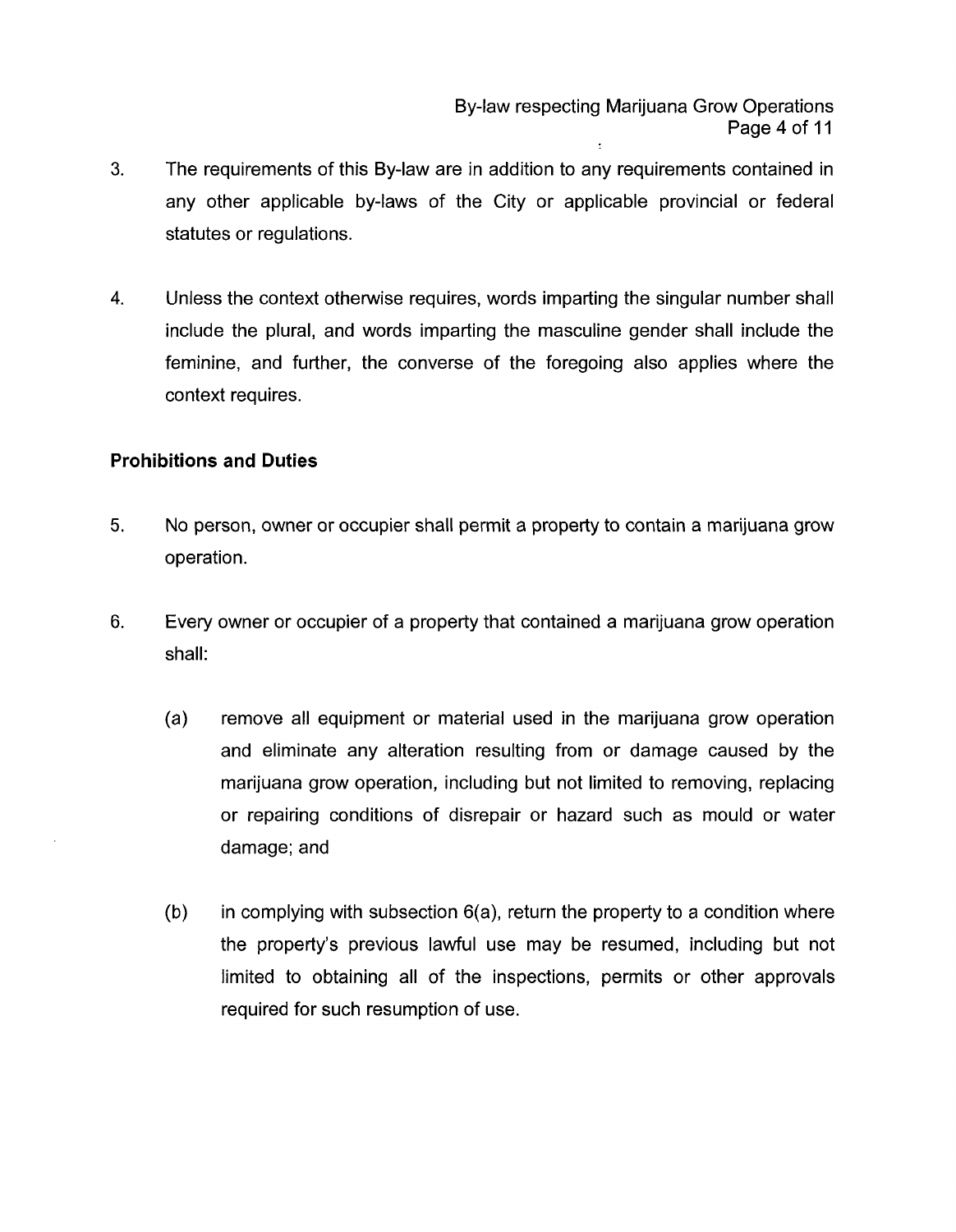### **Inspections and Orders**

 $\overline{z}$ 

- 7. In accordance with the conditions set out in sections 435 and 437 of the *Municipal Act, 2001,* including the provision of notice to an occupier, an Officer may enter on a property at any reasonable time for the purpose of carrying out an inspection to determine whether or not the following are being complied with:
	- (a) this By-law;
	- (b) a direction, requirement or order made under this By-law; or
	- (c) an order made under section 431 of the *Municipal Acf, 2001* in respect of a contravention of this By-law.
- 8. An Officer may, for the purposes of an inspection under section 6:
	- $(a)$ require the production for inspection of documents or things relevant to the inspection;
	- $(b)$ inspect and remove documents or things relevant to the inspection for the purpose of making copies or extracts;
	- $(c)$ require information from any person concerning a matter related to the inspection; or
	- $(d)$ alone or in conjunction with a person possessing special or expert knowledge, make examinations or take tests, samples or photographs necessary for the purposes of the inspection.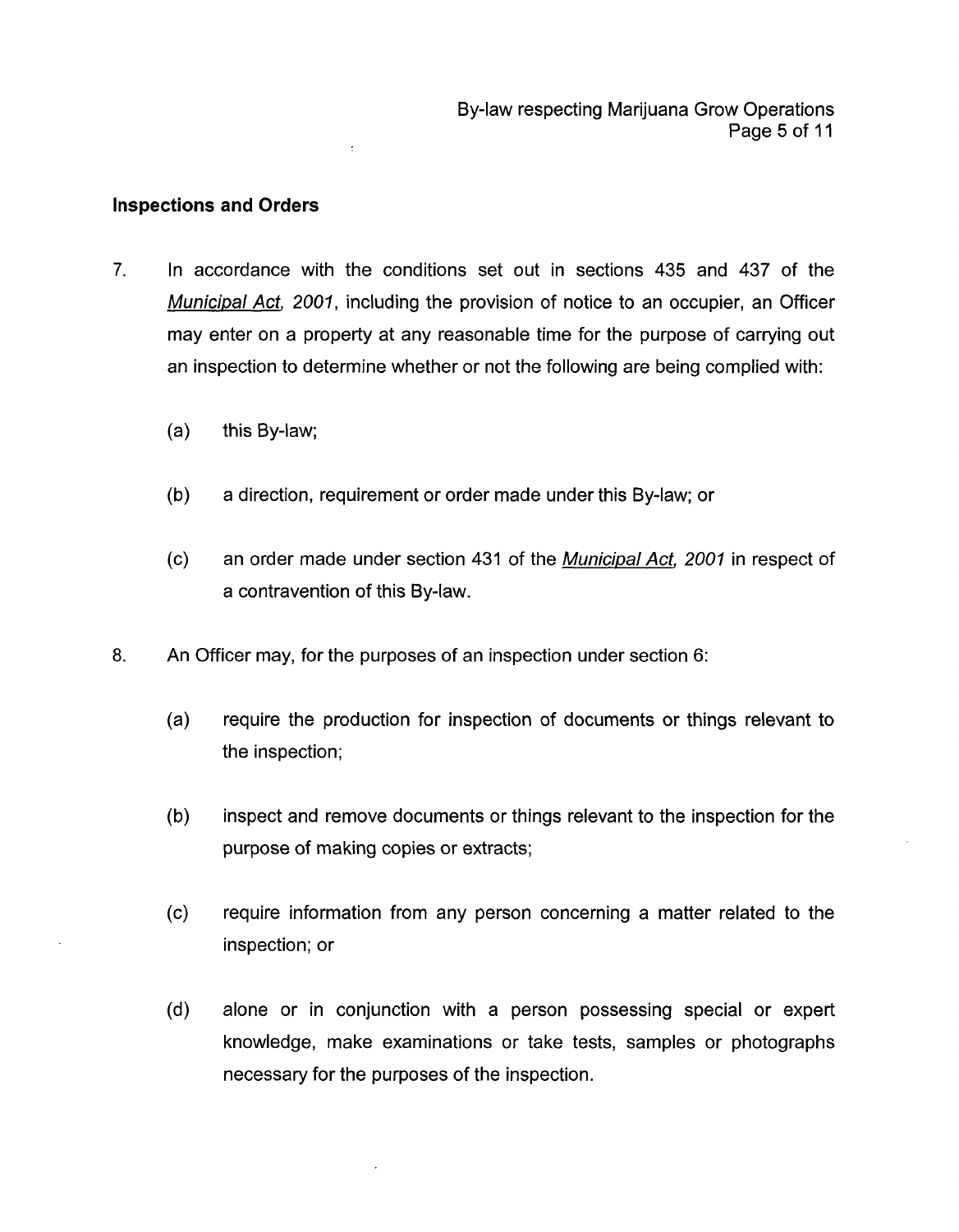- An inspection order made under section 8 may be served personally or by registered mail to the last known address of such persons affected by it as the Officer making the order determines. Service by registered mail shall be deemed to have taken place five (5) business days after the date of mailing. 9.
- 10. Where service cannot be given in accordance with section 9, sufficient service is deemed to have taken place when the Officer places a placard containing the order in a conspicuous place on the property where the contravention occurred.
- 11. An Officer may, pursuant to an order under section 438 of the *Municipal Act, 2001,* undertake an inspection for a purpose described in section 7 and exercise powers described in section 8 where he or she has been prevented or is likely to be prevented from carrying out an inspection under sections 7 and 8, provided that:
	- (a) unless otherwise provided in the order, the conditions set out in section 435 of the *Municipal Act, 2001* apply; and
	- (b) in the case of an order authorizing an inspection of a room or place actually being used as a dwelling, the occupier is given notice concerning the inspection in accordance with subsection 438(5) of the *Municipal Act, 2001.*
- 12. If an Officer is satisfied that a contravention of this By-law has occurred, he or she may make an order requiring the person who contravened the By-law or who caused or permitted the contravention or the owner or occupier of the property on which the contravention occurred to discontinue the contravening activity.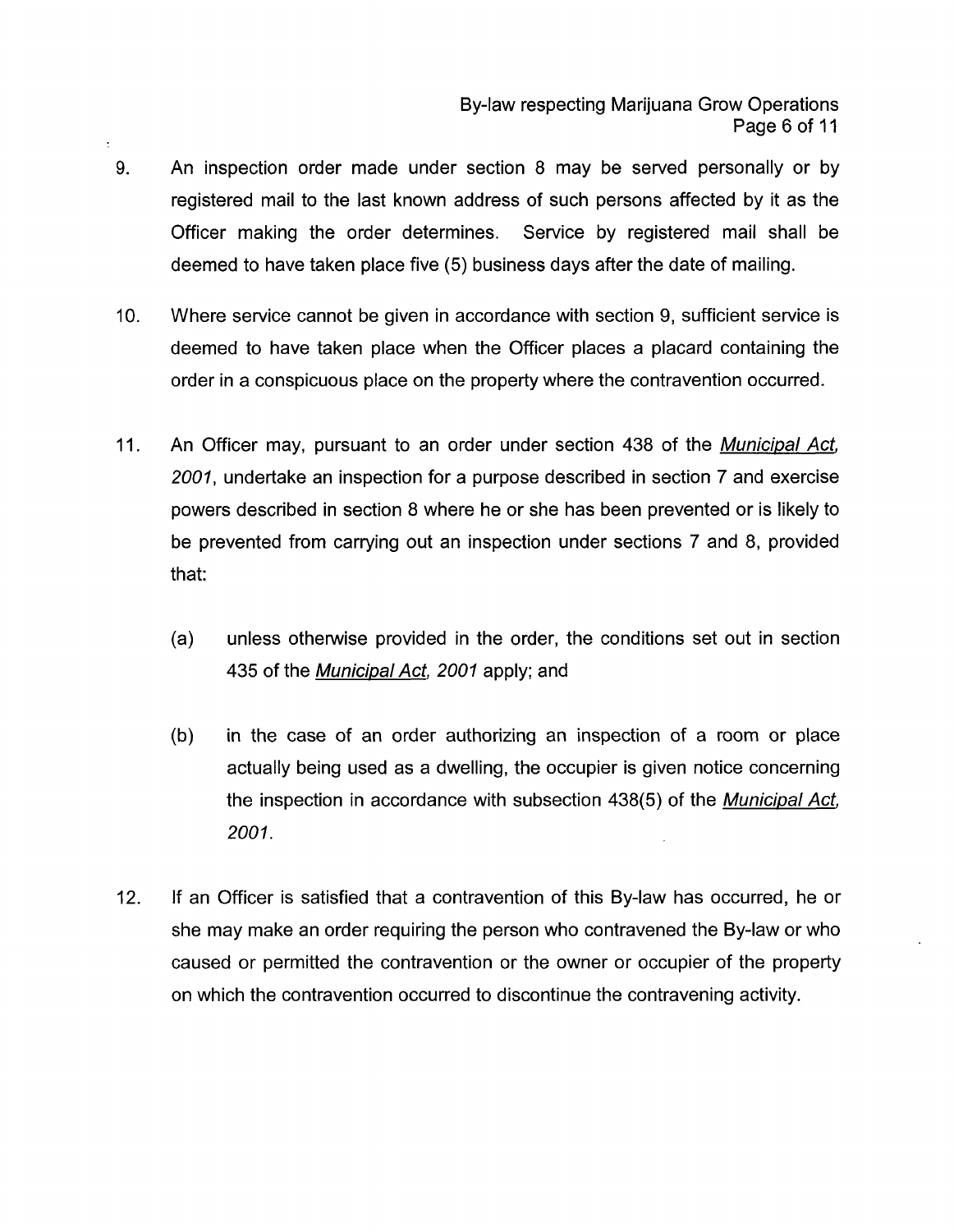- **13.**  An order under section 12 shall set out:
	- (a) reasonable particulars of the contravention adequate to identify the contravention and the location of the property on which the contravention occurred; and
	- (b) the date or dates by which there must be compliance with the order.
- 14. If an Officer is satisfied that a contravention of this By-law has occurred, he or she may make an order requiring the person who contravened the By-law or who caused or permitted the contravention or the owner or occupier of the property on which the contravention occurred to do work to correct the contravention.
- 15. An order under section 14 shall set out:
	- (a) reasonable particulars of the contravention adequate to identify the contravention and the location of property on which the contravention occurred; and
	- (b) the work to be done, which may include but is not limited to requiring that:
		- $(i)$ any buildings on the property be secured to prevent unauthorized entry;
		- (ii) prior to performing any work, all necessary permits or other approvals be applied for and obtained;
		- (iii) all workers or others attending the property be notified of the potential hazards resulting from the marijuana grow operation in writing with a copy of the notice supplied to the Director;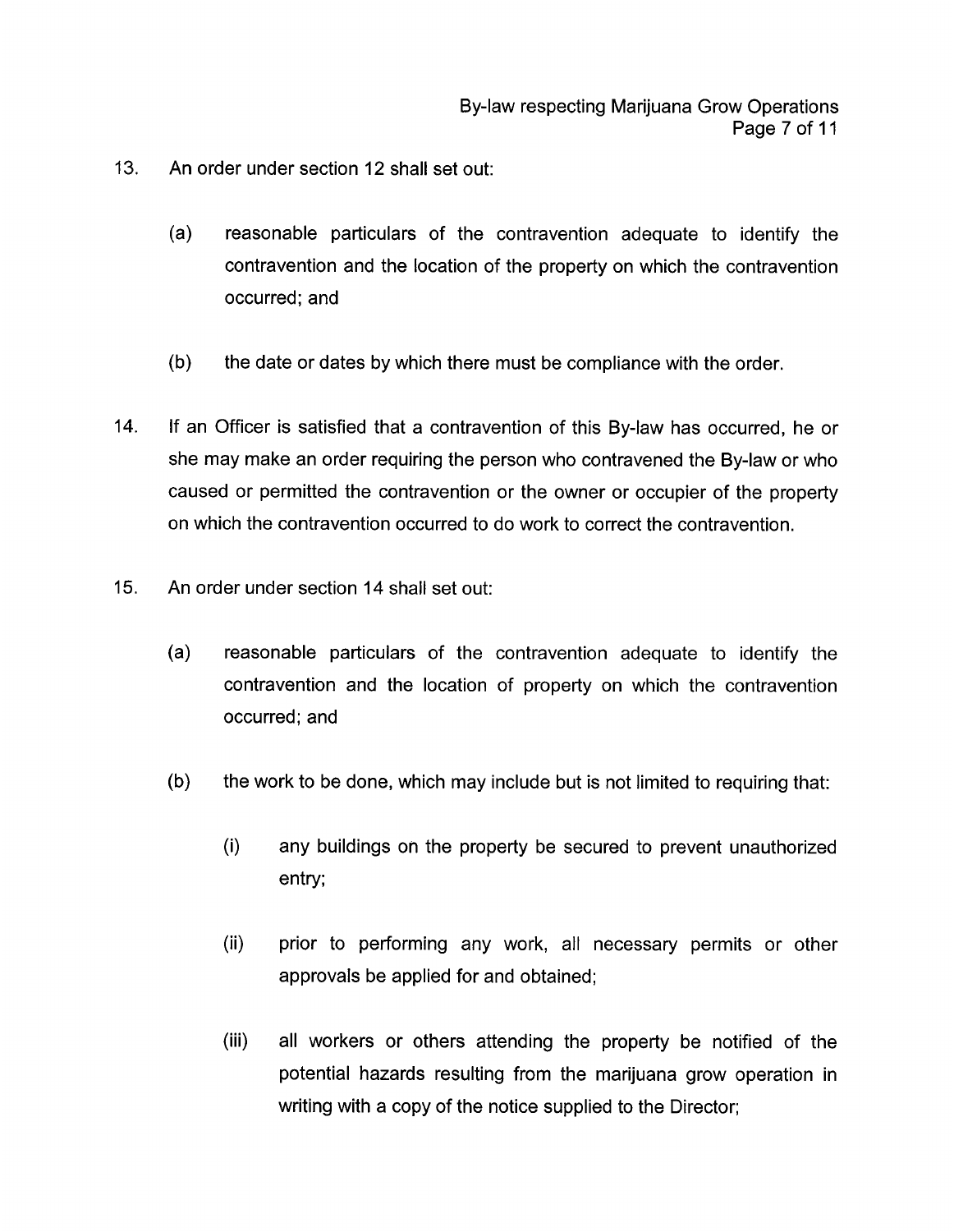- (iv) any equipment or material used in the marijuana grow operation be removed from the property;
- examinations or tests be conducted or samples be taken for the purpose of determining what if any alterations have resulted from or damage has been caused by the marijuana grow operation and that such examinations, tests or samples be supplied to the Director together with any accompanying reports required in the order; (v)
- (vi) the property be cleaned, disinfected or repaired to eliminate any alterations resulting from or damage caused by the marijuana grow operation; and
- (c) the date or dates by which the work must be done.
- 16. If, after an inspection of a property, an Officer is satisfied that there has been compliance with an order made under this By-law he or she shall issue a notice of compliance with the order to the owner.
- 17. An order to discontinue contravening activity made under section 12 or an order to do work made under section 14 may be served personally or by registered mail to the last known address of:
	- (a) the owner or occupier of the property where the contravention occurred; and
	- (b) such other persons affected by it as the Officer making the order determines.

Service by registered mail shall be deemed to have taken place five (5) business days after the date of mailing.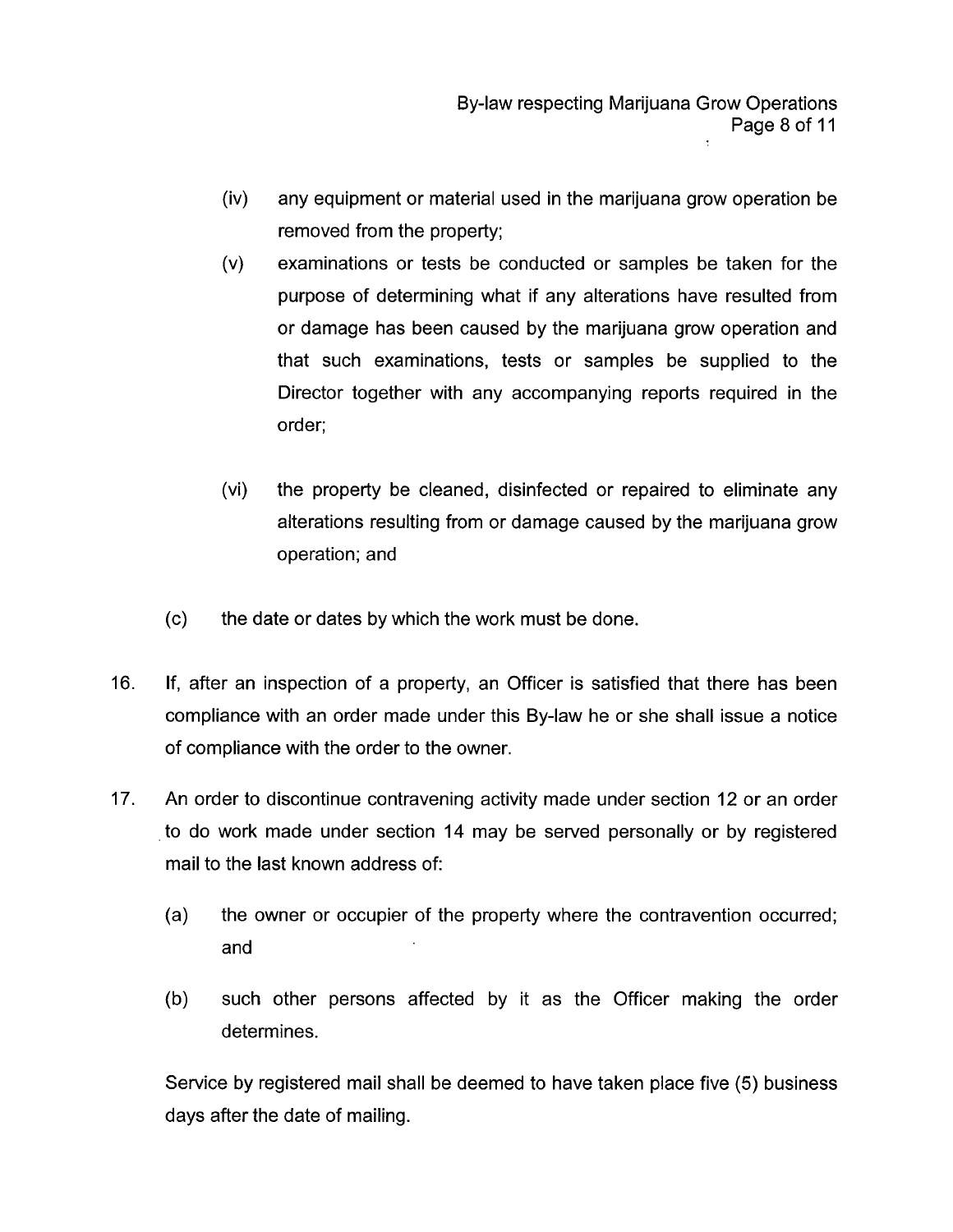- 18. In addition to service given in accordance with section 17, an order to discontinue contravening activity made under section 12 or an order to do work made under section **14** may be served by an Officer placing a placard containing the order in a conspicuous place on the property where the contravention occurred.
- 19. Where service cannot be given in accordance with section 17, sufficient service is deemed to have taken place when given in accordance with section 18.

## **Failure to Comply and Cost Recovery**

- $20.$ Where a person does not comply with a direction, requirement or order under this By-law to do a matter or thing, an Officer, with such assistance by others as may be required, may carry out such direction, requirement or order at the person's expense.
- $21.$ The City may recover the costs of doing a matter or thing under section 20 by action or by adding the costs to the tax roll and collecting them in the same manner as property taxes and such costs shall include an interest rate of 15 per cent commencing on the day the City incurs the costs and ending on the day the costs, including the interest, are paid in full.
- $22.$ The Director is authorized to give immediate effect to any direction, requirement or order carried out under section 20 where the costs of carrying out the direction, requirement or order do not exceed \$10,000 and, where the costs do exceed \$10,000, as Council may authorize.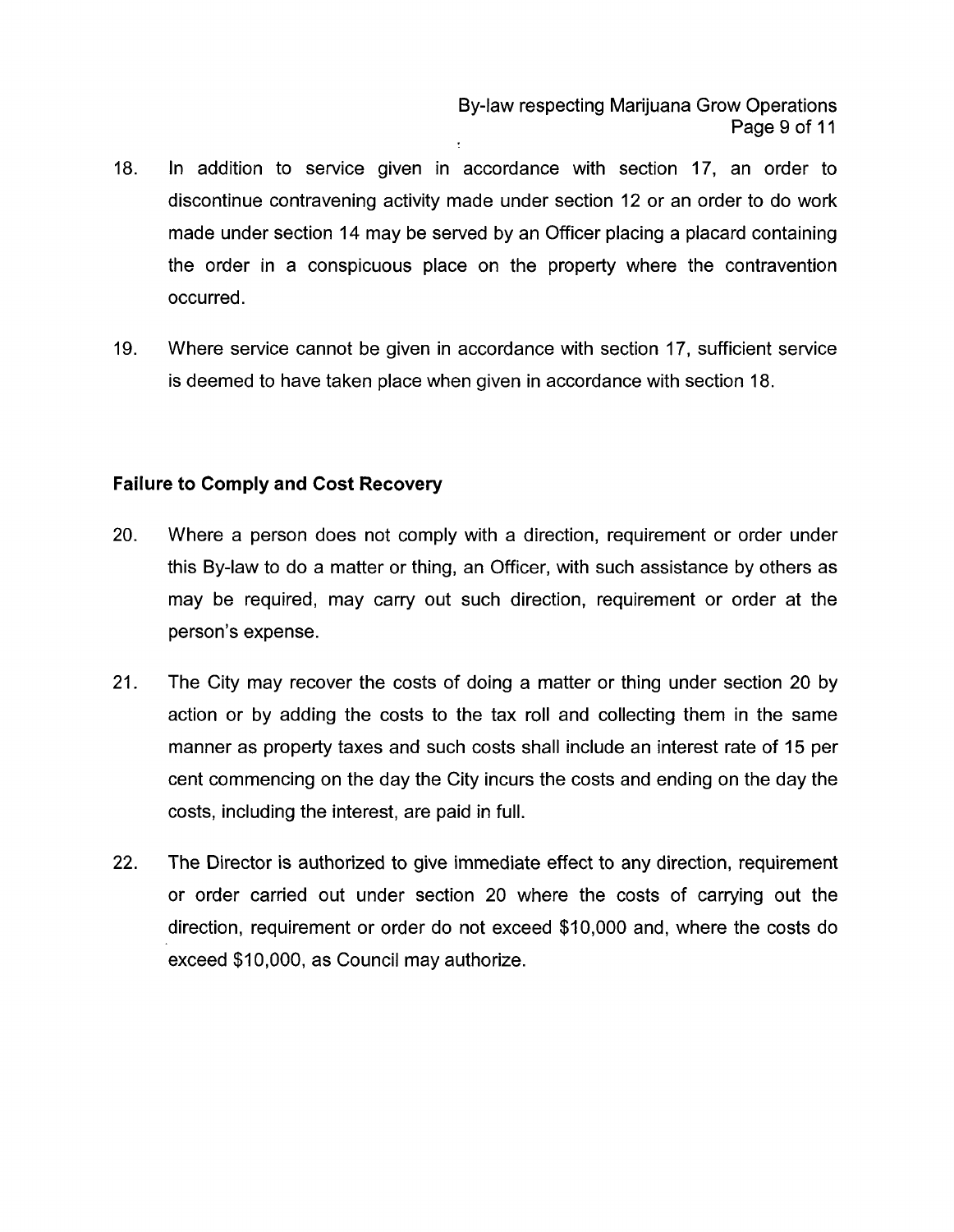## **Administration and Enforcement**

- 23. The Director is authorized to administer and enforce this By-law and has delegated authority granted by Council to execute the provisions of the By-law, including the imposition of conditions as necessary to ensure compliance with this By-law.
- 24. Fees or charges for services and activities provided under this By-law shall be set and approved by Council from time to time.
- 25. The owner shall pay the applicable fee for an inspection carried out or a notice of compliance issued under this By-law in respect of their property.
- 26. Unpaid fees or charges set and approved under section 24 constitute a debt to the City and may be added to tax roll and collected in the same manner as municipal taxes.
- 27. The Director may assign or appoint Officers to enforce this By-law who shall have the authority to carry out inspections, make orders to discontinue contravening activities or to do work to correct contraventions, give immediate effect to any order and otherwise enforce this By-law, and the Director may assign duties or delegate tasks under this By-law whether in his or her absence or otherwise.
- 28. This By-law may be cited as the "Marijuana Grow Operation Prohibition and Inspection By-law".
- 29. If a court declares any provision of this By-law invalid, it is the intention of Council that the remainder of the By-law shall continue to be in force and effect.